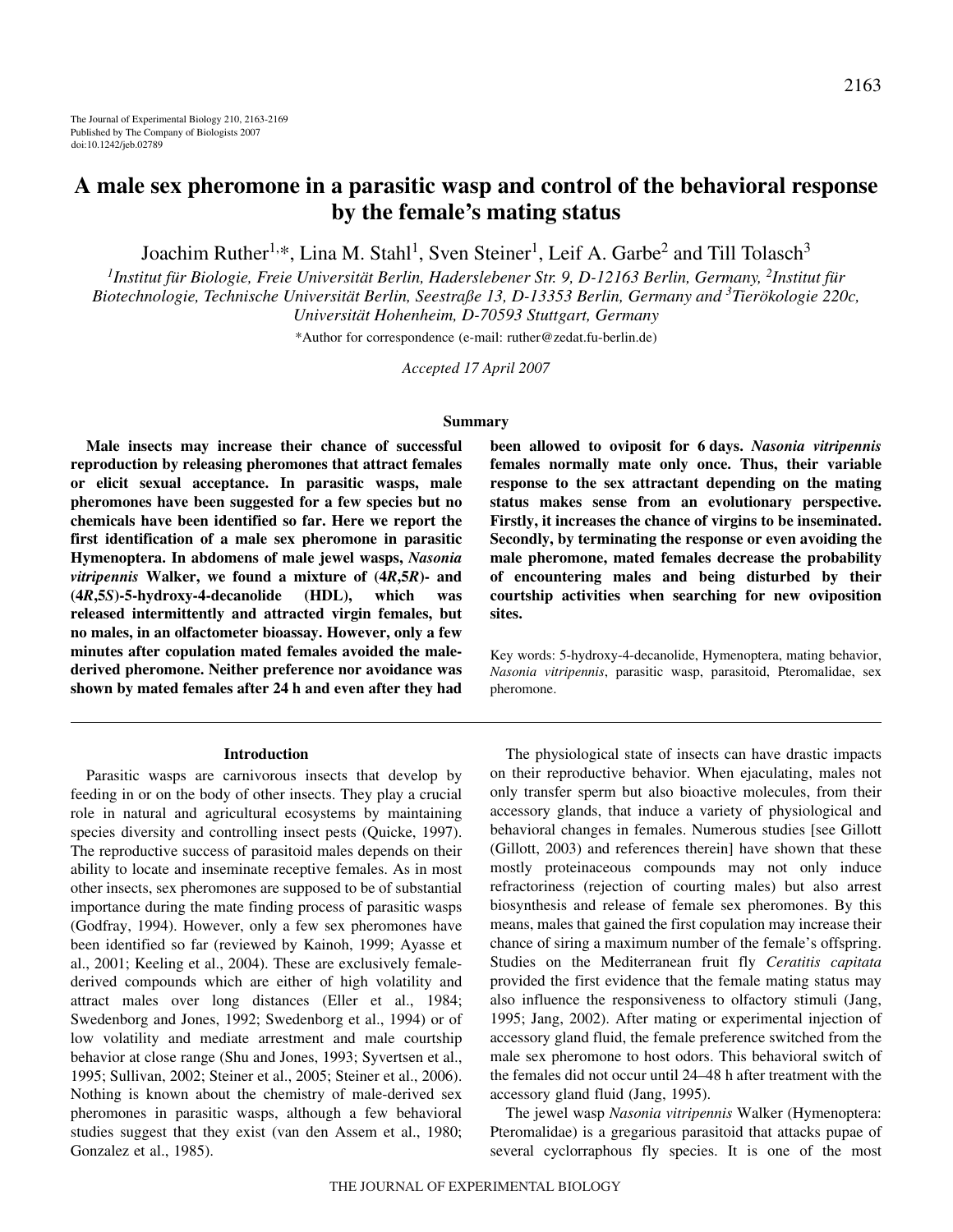## 2164 J. Ruther and others

investigated parasitoid species (Quicke, 1997) and, thus, can be considered as a model organism for the study of parasitic wasp biology. Both male and female sex pheromones have been reported in *N. vitripennis*. Males respond to female cuticular hydrocarbons by courtship behavior (Steiner et al., 2006) and release a still unknown aphrodisiac from their mandibular gland that triggers the readiness to copulate in the female (van den Assem et al., 1980). Furthermore, males reportedly mark territories chemically after copulation. These marks are attractive to females and other males (van den Assem, 1986). In the course of our recent study on the female courtship pheromone of *N. vitripennis* (Steiner et al., 2006) we found two chemicals in whole body extracts from older males that were absent in those from females (J.R., unpublished). Here we report the identification of these compounds and demonstrate that they function as a male sex pheromone, attracting females. Apart from structure elucidation, we investigated in which part of the insect the pheromone is located and whether the pheromone titer depends on the age of the male parasitoids. Furthermore, we determined release dynamics of pheromone from individual males and studied whether the mating status of females influences their responsiveness to the male signal.

## **Materials and methods**

#### *Insects*

*Nasonia vitripennis* Walker wasps were collected from a bird's nest near Hamburg, Northern Germany. Laboratory cultures were kept at 25°C and 60% relative humidity with a daily light:dark cycle of 16 h:8 h. Thirty to forty freshly emerged *N. vitripennis* of both sexes were placed in Petri dishes with 50 freeze-killed puparia of the green bottle fly *Lucilia caesar* and kept there until their death. The next generation emerged from the host puparia after a development time of 14–15 days. Parasitoid pupae were removed from host puparia  $1-2$  days prior to eclosion and kept individually in 1.5 ml microcentrifuge tubes until emergence. Mated females were obtained by keeping one virgin female together with a male for 5 min in an observation chamber (0.5 cm high, 7 cm diameter). Each mating was observed under a stereo microscope. Subsequently, females were kept individually in microcentrifuge tubes for either 5 min or 24 h until used in the bioassays. These two periods were selected to study whether the mating status influences the female behavioral response right after  $(5 \text{ min})$  and/or later  $(24 \text{ h})$  following copulation. A third group of mated females was allowed to parasitize fresh host pupae for 6 days before the bioassay.

## *Pheromone extraction and fractionation*

Virgin males of different ages  $\lceil$ <1 h (*N*=26), 1 day (*N*=19), 2 days  $(N=17)$ , 3 days  $(N=15)$ ] and 1-day-old virgin females  $(N=15)$  were killed by freezing, transferred to a 1 ml glass vial equipped with a 100  $\mu$ l micro insert, and extracted singly for 30 min with  $5 \mu l$ of dichloromethane containing 50 ng  $\mu$ l<sup>-1</sup> methyl undecanoate (Sigma-Aldrich, Deisenhofen, Germany) as an internal standard. To identify the site of pheromone storage, 3-day-old unmated males were dissected with a scalpel into head, thorax and abdomen, and subsequently tagmata were extracted separately as described above (*N*=5 for each segment). Aliquots  $(1 \mu l)$  were analyzed by coupled gas chromatography–mass spectrometry (GC–MS). Amounts of (4*R*,5*R*)- and (4*R*,5*S*)-5-hydroxy-4-decanolide (HDL) in individuals were estimated by relating peak areas to the internal standard. For testing bioactivity of natural (4*R*,5*R*)- and (4*R*,5*S*)- HDL, pheromone extracts were fractionated by adsorption chromatography. Groups (*N*=20) of 3-day-old males were killed by freezing and extracted for  $30 \text{ min}$  with  $100 \mu l$  of dichloromethane. After removal of the supernatant, the cadavers were washed twice with  $100 \mu l$  of dichloromethane. The combined extracts were applied to a silica gel cartridge (25 mg; International Sorbent Technology, Glamorgan, UK) and rinsed twice with  $250 \mu l$  of dichloromethane. The diastereomers of HDL were eluted with  $250 \mu l$  of methanol. After removal of the methanol under a gentle stream of nitrogen the residue was reconstituted in 100  $\mu$ l of dichloromethane for bioassay.

## *Volatile collection*

The volatile collection system consisted of a mini vacuum pump (Neolab, Heidelberg, Germany) that was connected by a piece of Teflon tube to an adsorption filter (65 mm length, 35 mm diameter; Gränicher and Quartero, Daumazan, France) designed for closed loop stripping analysis (CLSA) (Grob and Zürcher, 1976) and equipped with a 1-mm charcoal layer (5 mg) for volatile adsorption. Single insects (3-day-old males, *N*=12) were directly released into the filter tube and the open end of the tube was connected to another glass tube (75 mm) length, 36 mm diameter) containing 150 mg of charcoal to clean the air stream before entering the CLSA-tube. An air stream of 40  $\text{ml min}^{-1}$  was sucked through the tube system for 5 h. Adsorbed volatiles were eluted with  $25 \mu$ l of dichloromethane containing 5 ng  $\mu$ l<sup>-1</sup> methyl undecanoate as an internal standard and used for chemical analysis by GC–MS. Amounts of HDL-diastereomers per sample were quantified by relating peak areas to the internal standard. To test whether HDL was released by the males continuously or intermittently, we repeated the experiment (*N*=10) but exchanged the adsorption tube every hour (referred to as  $5\times1$  h). Thereby, it was possible to estimate HDL amounts released by individual males for each hour separately. Volatile sampling of *N. vitripennis* males was performed during the photophase  $(10:00h$  and  $18:00h$ , no food or water was offered to the insects to avoid the danger of contaminations.

## *GC–MS analysis*

Extracts were subjected to GC–MS analysis on a Fisons 8060 gas chromatograph (Fisons Instruments, Mainz-Kastel, Germany) equipped with a DB-5ms capillary column  $(30 \text{ m} \times 0.32 \text{ mm} \text{ i.d., } 0.25 \text{ }\mu\text{m} \text{ film thickness}; \text{J} \& \text{W} \text{ Scientific},$ Folsom, CA, USA) operated in splitless mode (injector temperature: 240°C) and coupled to a Fisons MD800 quadrupole MS running in the electron impact (EI) mode at 70 eV. Helium was used as the carrier gas at a head pressure of 5 kPa (flow rate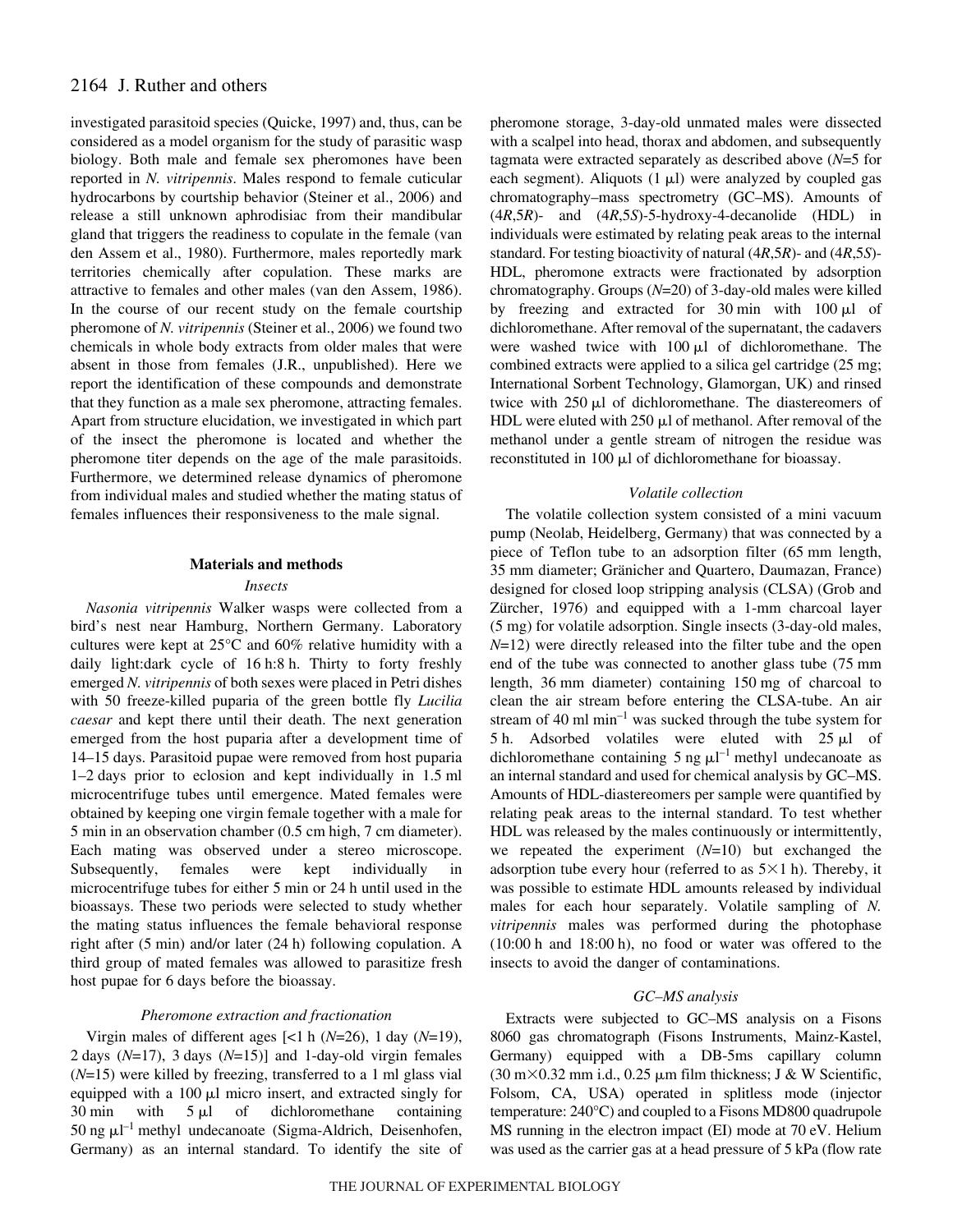$1.0 \text{ ml} \text{ min}^{-1}$ ). Initial oven temperature was 80 $^{\circ}$ C, increased at  $5^{\circ}$ C min<sup>-1</sup> to 280°C and held for 30 min. Linear retention indices (RI) of the male-specific double peak in natural extracts were estimated by co-injection of a mixture of n-alkanes with chain lengths between seven and 30 carbon units (Sigma-Aldrich, Steinheim, Germany) (van den Dool and Kratz, 1963). The compounds eluting at RI=1592 and 1608 were identified as a pair of diastereomers of HDL by comparison of mass spectra and RI with those of authentic reference chemicals which were synthesized as described elsewhere (Garbe and Tressl, 2003). The two threo-enantiomers, (4*R*,5*R*)- and (4*S*,5*S*)-HDL, eluted before the erythro-enantiomers (4*R*,5*S*)- and (4*S*,5*R*)-HDL. Threo- and erythro-enantiomers of HDL were separated on a chiral  $\beta$ -DEX 225 GC column  $(=25\%$  2,3-di-O-acetyl-6- $O$ -TBDMS- $\beta$ -cyclodextrin in polydimethylsiloxane,  $30 \text{ m} \times$ 0.25 mm diameter, 0.25  $\mu$ m film thickness; Supelco, Bellefonte, PA, USA). Hydrogen was used as carrier gas. The flow was adjusted to 25 cm  $s^{-1}$  at an oven temperature of 120°C. The GC was operated in splitless mode  $(15s)$  at an injector temperature of 240°C. Initial oven temperature was 80°C, increased at  $3^{\circ}$ C min<sup>-1</sup> to 220 $^{\circ}$ C and held for 10 min. All four stereoisomers were separated with the two threo-enantiomers eluting before the erythro-enantiomers. Threo-enantiomers were only partially resolved with (4*R*,5*R*)-HDL eluting before (4*S*,5*S*)-HDL whereas the erythro-enantiomers were totally resolved with (4*R*,5*S*)-HDL eluting before (4*S*,5*R*)-HDL. The absolute configuration of the natural products was finally established to be (4*R*,5*R*)- and (4*R*,5*S*)-HDL by co-injection of the polar fraction from male extracts with authentic reference compounds.

### *Bioassays*

The experiments were carried out in a four-chamber staticair-flow olfactometer at 20±1°C under illumination of a microscope lamp. The olfactometer consisted of an acrylic cylinder  $(1.5 \text{ cm}$  high,  $7 \text{ cm}$  diameter) divided into four chambers by crosswise arranged vertical plates. The top of the cylinder was covered by plastic gauze (mesh  $0.1$  mm) functioning as a walking arena for the parasitoids. A lid consisting of a plastic ring  $(4 \text{ mm high}, 7 \text{ cm diameter})$  and a second gauze (mesh 0.1 mm) was placed on top of the cylinder to prevent the parasitoids from escaping. Quarters of MN 615 filter paper discs (5.5 cm diameter; Macherey and Nagel, Düren, Germany) were placed in each of the four chambers underneath the walking arena. The following samples were tested:  $5 \mu l$  of fractions containing natural HDL diastereomers (representing one male equivalent, see above; experiment 1) or a synthetic mixture of (4*R*,5*R*)- and (4*R*,5*S*)-HDL (ratio 1:1.3) in dichloromethane at doses of 80 or 160 ng HDL (experiment 2). To determine whether the female response is enantioselective, we also tested 80 ng of either the naturally occurring  $(4R,5R)$ or the (4*S*,5*S*)-enantiomer that does not occur in the insects (see Results, experiment 3). Samples were applied to the filter paper of one chamber (test) and equal amounts of the clean solvent were applied to the filter papers of the remaining chambers. The opposite chamber was considered as control chamber whereas the remaining two chambers adjacent to the test chamber were

considered as buffer zones. Parasitic wasps (virgin females, mated females 5 min or 24 h after copulation, mated females 6·days after copulation with oviposition opportunity, and unmated males, *N*=20 for each type) were released singly into the walking arena using a fine paintbrush. The time spent by wasps in the sectors above the four chambers was recorded for 300 s using the The Observer 3.0 computer software (Noldus, Wageningen, The Netherlands). To avoid biased results caused by possible side preferences of the parasitoids, samples were assigned randomly to one of the chambers and the olfactometer was rotated by 90° after every wasp.

#### *Statistical analysis*

Amounts and ratios of (4*R*,5*R*)- and (4*R*,5*S*)-HDL in extracts from males of different age were analyzed by a one-way analysis of variance (ANOVA) followed by least significant difference test (LSD) for individual comparisons. Amounts of HDL released by individual males within 5 h were compared to the summed amounts released within  $5\times1$  h by a Mann–Whitney *U*-test. Residence time of males spent above the test and control chamber in the bioassays were compared by a *t*-test for dependent samples. Statistical analyses were done using Statistica 4.5 scientific software (StatSoft, Hamburg, Germany).

#### **Results**

Chemical analysis of solvent extracts of *N. vitripennis* males and females by GC–MS revealed a male-specific double peak



Fig. 1. Total ion current chromatograms of dichloromethane extracts from (A) male and (B) female *N.·vitripennis* using a non-polar DB-5 ms capillary column. The arrow indicates the male-specific double peak of diastereomers of 5-hydroxy-4-decanolide. IS, internal standard (50 ng methyl undecanoate).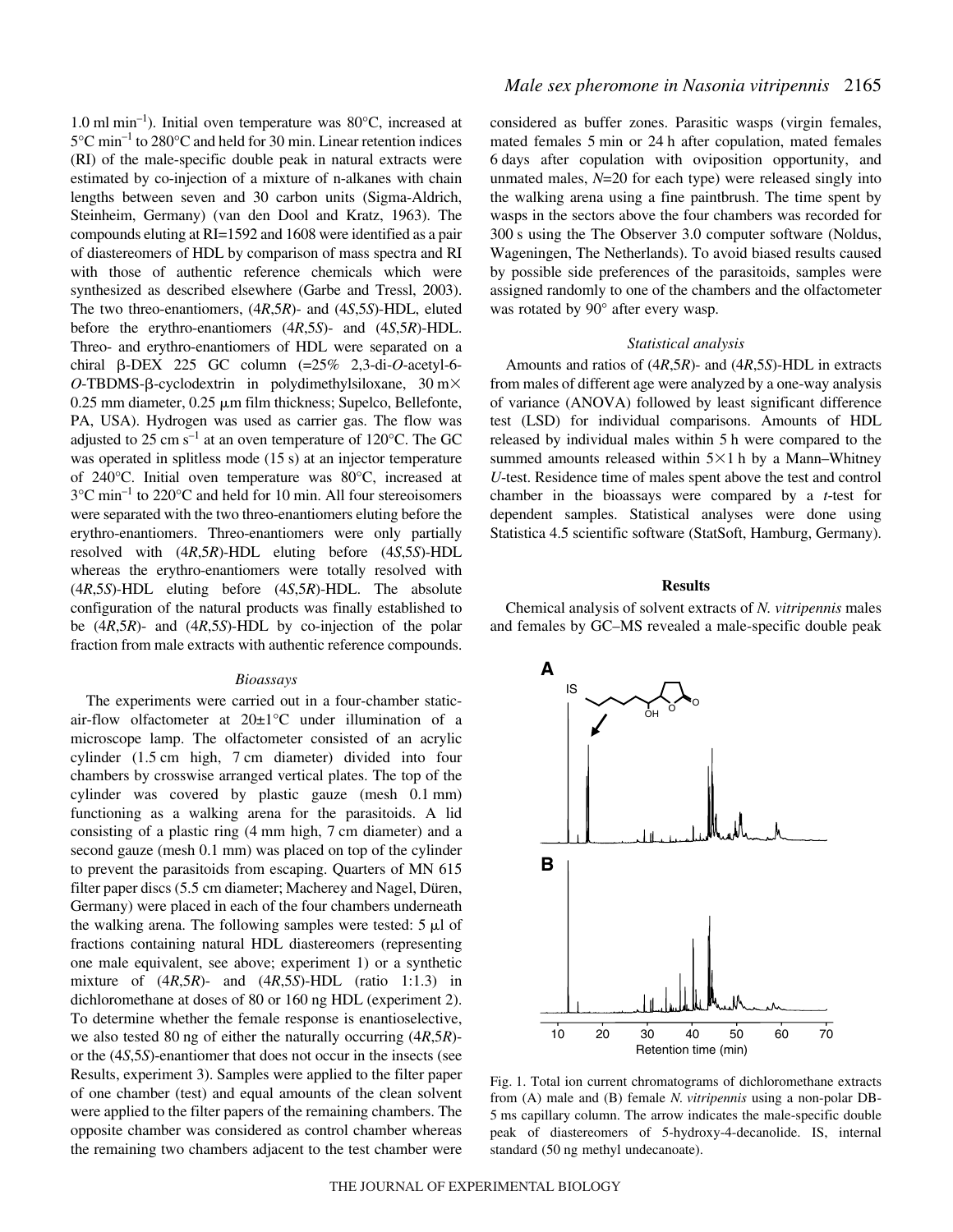

Fig. 2. Separation of synthetic threo- and erythro-enantiomers of 5hydroxy-4-decanolide (HDL) on a chiral  $\beta$ -DEX 225 GC column. Extracts from *N. vitripennis* males contained (4*R*,5*R*)- and (4*R*,5*S*)- HDL.

with almost identical mass spectra. MS data and retention indices matched those of synthetic threo- and erythrodiastereomers of HDL (Fig. 1) (Garbe and Tressl, 2003).

Enantiomeric pairs of threo- and erythro-HDL were separated on a chiral GC column; males produced (4*R*,5*R*)- and (4*R*,5*S*)-HDL, respectively (Fig. 2). Amounts of HDL were close to zero in freshly emerged males, increased within the first 2 days after emergence and remained at a constant level on day·3 (Fig.·3). The ratio of (4*R*,5*S*)-/(4*R*,5*R*)-HDL changed



Fig. 3. Amounts (mean  $\pm$  s.e.m.) of 5-hydroxy-4-decanolide in whole body extracts from *N. vitripennis* males of various age (different lower- and uppercase letters indicate significant differences for each diastereomer at *P<*0.05, one-way ANOVA and LSD test).

successively with increasing age of the males in favor of (4*R*,5*S*)-HDL (*F*=9.980, d.f.=3, *P<*0.001, one-way ANOVA). Separate extraction of different body segments revealed that  $99\pm0.8\%$  (mean  $\pm$  s.e.m.) of HDL was present in the abdomen and only trace amounts were detectable in extracts of head and thorax, suggesting that the abdomen is the site of biosynthesis. After sampling of volatiles from individual males (5 h), total HDL-diastereomers were found to be  $80\pm27$  ng per male (mean ± s.e.m.). Total amounts released by individual males within 5h were not significantly different from summed amounts released in the  $5\times1$  h experiment (90.9 $\pm$ 20.4 ng per male, *P=*0.391, Mann-Whitney *U*-test). 80% of the males were found to release HDL intermittently, as shown by clearly increased amounts within single hours of the sampling period and decreased release rates in between (Fig. 4). Therefore, the bouts of pheromone release were highly variable among individual males.

Virgin females, but not males, were strongly attracted by the natural HDL-diastereomers (1 male equivalent of a whole body extract cleaned up by adsorption chromatography; experiment 1, Fig. 5A), as well as by 80 and 160 ng of the synthetic mixture of  $(4R,5R)$ - and  $(4R,5S)$ -HDL (experiment 2, Fig. 5B). The response of virgin females was not enantioselective because both the naturally occurring (4*R*,5*R*)-enantiomer, as well as the



Age of males (days) Fig. 4. Release dynamics of 5-hydroxy-4-decanolide (total amounts) by *N. vitripennis* males during a 5-h sampling period (*N*=10). Each bar diagram represents the results from one individual male. Amounts released per hour are presented as the percentage of the total amount released in 5 h. Volatile sampling was performed during the photophase between 10:00 h and 18:00 h.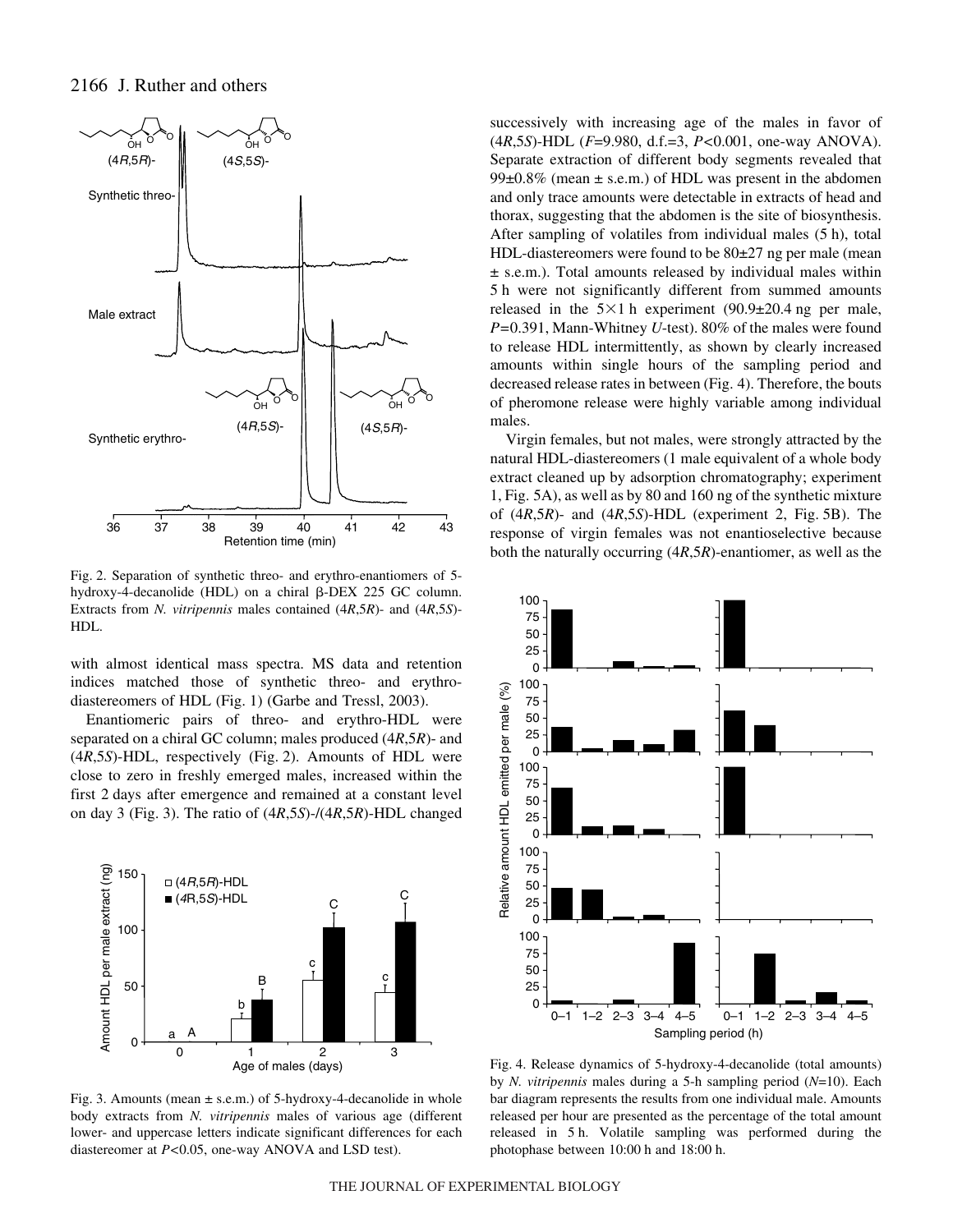

Fig. 5. Residence time (mean  $\pm$  s.e.m.) of *N. vitripennis* females and males in odor and control fields of a two-choice olfactometer. Females were either virgin or mated and tested 5 min, 24 h or 6 days after copulation. The 6-day ones had the opportunity to oviposit. Tested males had no copulation experience. Odor fields were treated with (A) one male equivalent (eq.) of natural 5-hydroxy-4-decanolide (HDL; experiment 1), or (B) synthetic (4*R*,5*R*)- and (4*R*,5*S*)-HDL (ratio 1:1.3) at doses of 80 or 160 ng (experiment 2). Control fields were treated with the pure solvent. Asterisks indicate significant differences (\**P<*0.05, \*\*\**P*<0.001); NS, not significant (*t*-test for dependent samples, *N*=20).

(4*S*,5*S*)-enantiomer that does not occur in the parasitoids, were attractive at a dose of 80 ng (experiment 3, Fig.  $6$ ).

Five minutes after copulation females avoided one male equivalent of natural HDL or 160 ng of the synthetic mixture (Fig. 5A,B). Neither preference nor avoidance of all samples offered was shown by mated females after 24 h. Females that had been allowed to oviposit for 6 days, were still neither attracted nor repelled by natural HDL, but there was a tendency to prefer the test field (*P=*0.06).

#### **Discussion**

Mating systems of insects are often characterized by strong male–male competition for receptive females (Choe and Crespi, 1997). One mechanism in male insects to increase the chance of successful reproduction is the release of sex pheromones that attract females or elicit sexual acceptance (Wyatt, 2003). However, in parasitic wasps the use of female sex pheromones is thought to be more common (Godfray, 1994) and involvement of male-derived pheromones has only rarely been demonstrated (van den Assem et al., 1980; Gonzalez et al., 1985). The present study reports the first identification of a male sex pheromone in parasitic Hymenoptera. Males of *N. vitripennis* synthesize HDLdiastereomers in their abdomen and release these chemicals that attract virgin females, but not males. *Nasonia vitripennis* is a gregarious parasitoid developing in groups of 10–20 individuals within a single host. The protandrous males often wait at the emergence hole of the puparium they emerged from to mate with their sisters. Thereby, dominant males may aggressively chase away inferior competitors (van den Assem, 1986). By releasing the sex pheromone, males may signal genetic quality and influence the outcome of this contest. In fact, males may effectively 'call' for females, as indicated by the intermittent release of the pheromone even in the absence of females. The fact that HDL is biosynthesized in the male abdomen, suggests that it is not identical with the postulated aphrodisiac that is released from the mandibular gland of *N. vitripennis* males during courtship and triggers the readiness to mate in females (van den Assem et al., 1980). This conclusion is supported by the result that males released HDL even when their mouthparts had been sealed with quick-drying superglue



Fig. 6. Mean residence time of virgin females in test and control fields of a two-choice olfactometer. Test fields were treated with  $(4R,5R)$ - or (4*S*,5*S*)-5-hydroxy-4-decanolide (HDL) at doses of 80 ng (experiment 3). Control fields were treated with the pure solvent. \*\*\*Significant differences at *P*<0.001 (*t*-test for dependent samples, *N*=20).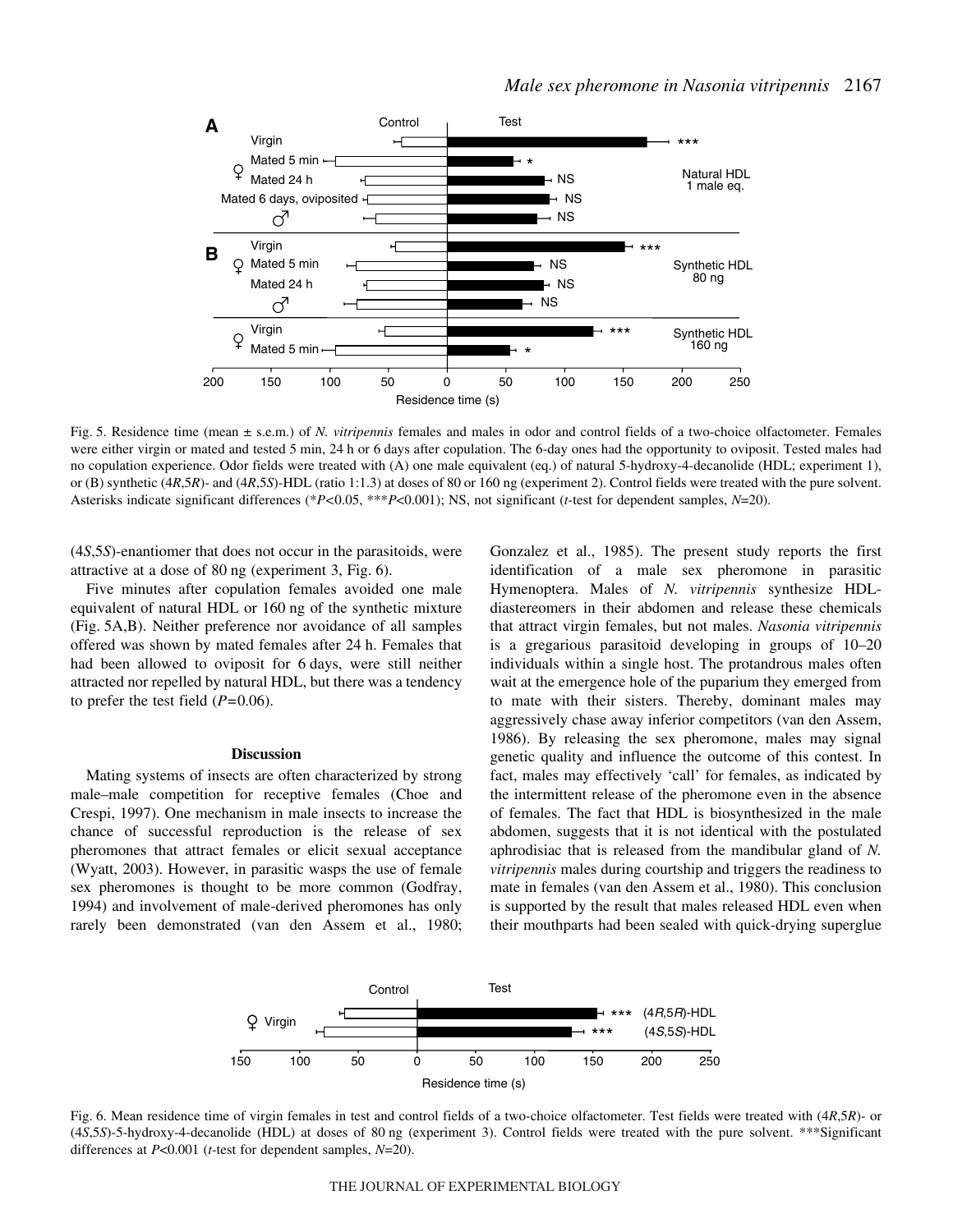(L.M.S., unpublished). Thus, further components of the *N. vitripennis* chemical communication system remain to be discovered*.*

The present study clearly demonstrates that the responsiveness of females to the male sex attractant is affected by their mating status. Copulation of *N. vitripennis* females immediately switched off their attraction to HDL, and shortly after copulation they even avoided the chemical signal that indicates the presence of males. A similar mechanism was shown before for the Mediterranean fruit fly *Ceratitis capitata*: after copulation, the female behavioral preference switched from the male sex pheromone to host fruit odors (Jang, 1995; Jang, 2002). However, in *C. capitata* females did not switch their behavior until 24–48 h after mating (Jang, 1995) and it was not determined whether this switch was due to avoidance of the male pheromone or an increased attractiveness of the host fruit odor. Nevertheless, the observed phenomenon was clearly shown to be associated with accessory gland fluids transferred by males to the females during copulation. This might also be the case in *N. vitripennis,* although it has been shown that refractoriness in this species is initiated during post-copulatory courtship behavior. Van den Assem and Visser (van den Assem and Visser, 1976) reported that *N. vitripennis* females can be provoked to remate by experimentally preventing male postcopulatory behavior. However, we found the described behavioral switch concerning HDL also in those females that had copulated but did not experience post-copulatory courtship (J.R., unpublished). This strengthens the conclusion that it is the copulation itself rather than post-copulatory courtship that triggers the observed behavioral switch of *N. vitripennis* females. Under normal circumstances, *N. vitripennis* females mate only once (van den Assem, 1986) and therefore, their variable response depending on the mating status makes sense from an evolutionary perspective. Firstly, it increases the chance of virgins to be inseminated. Secondly, by terminating the response to HDL or even avoiding the male pheromone, mated females decrease the probability of encountering males and being disturbed by their courtship activities when searching for new oviposition sites. Males in return will be less likely to engage in unavailing courtship activities towards non-receptive females.

To the best of our knowledge this is the first report of (4*R*,5*R*)- and (4*R*,5*S*)-HDL in insects, although long-chain lactones, including decanolides, are common insect semiochemicals (e.g. Howard et al., 1983; Nishida et al., 1996; Larsson et al., 2003). The response of insects to chiral lactones can be extremely enantioselective (Tumlinson, 1977; Leal, 1996). This appears not to be the case in *N. vitripennis* since virgin females were also attracted by (4*S*,5*S*)-HDL, which is not released by males. (4*S*,5*R*)-HDL has been described among the fermentation products of *Streptomyces griseus* (Graefe et al., 1982). (+)Vernolic acid (9*Z*,12*S,*13*R*)-12,13 epoxyoctadec-9-enoic acid) has been shown to be the precursor of HDL stereoisomers in microorganisms (Garbe and Tressl, 2003). Further studies are in progress to investigate whether HDL is biosynthesized by the same pathway in insects and to characterize the pheromone-producing gland in the abdomen of *N. vitripennis* males.

This research was funded by the Deutsche Forschungsgemeinschaft (DFG, grant RU-717/8-1). J.R. was supported by a Heisenberg fellowship of the DFG (grant RU-717/7-1). The authors thank Joop J. A. van Loon and two anonymous referees for helpful comments on an earlier draft of the manuscript.

#### **References**

- **Ayasse, M., Paxton, R. J. and Tengö, J.** (2001). Mating behaviour and chemical communication in the order Hymenoptera. *Annu. Rev. Entomol.* **46**, 31-78.
- **Choe, J. C. and Crespi, B. J.** (1997). *The Evolution of Mating Systems of Insects and Arachnids*. Cambridge: Cambridge University Press.
- **Eller, F. J., Bartelt, R. J., Jones, R. L. and Kulman, H. M.** (1984). Ethyl (*Z*)-9-hexadecenoate a sex pheromone of *Syndipnus rubiginosus*, a sawfly parasitoid. *J. Chem. Ecol.* **10**, 291-300.
- **Garbe, L. A. and Tressl, R.** (2003). Metabolism of deuterated isomeric 6,7 dihydroxydodecanoic acids in *Saccharomyces cerevisiae* – diastereo- and enantioselective formation and characterization of 5-hydroxydecano-4 lactone (= 4,5-dihydro-5-(1-hydroxyhexyl)furan-2(3*H*)-one) isomers. *Helv. Chim. Acta* **86**, 2349-2363.
- Gillott, C. (2003). Male accessory gland secretions: modulators of female reproductive physiology and behavior. *Annu. Rev. Entomol.* **48**, 163-184.
- **Godfray, H. C. J.** (1994). *Parasitoids*. Chichester, USA: Princeton University Press.
- **Gonzalez, J. M., Matthews, R. W. and Matthews, J. R.** (1985). A sex pheromone in males of *Mellitobia australica* and in *M. femorata* (Hymenoptera: Eulophidae). *Florida Entomol.* **68**, 279-286.
- **Graefe, U., Reinhardt, G., Schade, W., Krebs, D., Eritt, I. and Fleck, W. F.** (1982). Isolation and structure of novel autoregulators from *Streptomyces griseus*. *J. Antibiot.* **35**, 609-614.
- **Grob, K. and Zürcher, F.** (1976). Stripping of trace organic substances from water – equipment and procedure. *J. Chromatogr.* **117**, 285-294.
- **Howard, D. F., Blum, M. S. and Fales, H. M.** (1983). Defense in thrips: forbidding fruitiness of a lactone. *Science* **220**, 335-336.
- Jang, E. B. (1995). Effects of mating and accessory gland injections on olfactory-mediated behavior in the female Mediterranean fruit fly, *Ceratitis capitata*. *J. Insect Physiol.* **41**, 705-710.
- **Jang, E. B.** (2002). Physiology of mating behavior in Mediterranean fruit fly (Diptera: Tephritidae): chemoreception and male accessory gland fluids in females post-mating behavior. *Florida Entomol.* **85**, 89-93.
- **Kainoh, Y.** (1999). Parasitoids. In *Pheromones of Non-Lepidopteran Insects Associated with Agricultural Plants* (ed. J. Hardie and A. K. Minks), pp. 383-404. Wallingford: CABI.
- **Keeling, C. I., Plettner, E. and Slessor, K. N.** (2004). Hymenopteran semiochemicals. *Top. Curr. Chem.* **239**, 133-177.
- **Larsson, M. C., Hedin, J., Svensson, G. P., Tolasch, T. and Francke, W.** (2003). Characteristic odor of *Osmoderma eremita* identified as a malereleased pheromone. *J. Chem. Ecol.* **29**, 575-587.
- Leal, W. S. (1996). Chemical communication in scrab beetles: reciprocal behavioral agonist-antagonist activities of chiral pheromones. *Proc. Natl. Acad. Sci. USA* **93**, 12112-12115.
- **Nishida, R., Schulz, S., Kim, C. S., Fukami, H., Kuwahara, Y., Honda, K. and Hayashi, N.** (1996). Male sex pheromone of a giant danaine butterfly, *Idea leuconoe*. *J. Chem. Ecol*. **22**, 949-972.
- **Quicke, D. L. J.** (1997). *Parasitic Wasps*. London: Chapman & Hall.
- **Shu, S. and Jones, R. L.** (1993). Evidence for a multicomponent sex pheromone in *Eriborus terebrans* (Gravenhorst) (Hym.: Ichneumonidae), a larval parasitoid of the European corn borer. *J. Chem. Ecol.* **19**, 2563-2576.
- **Steiner, S., Steidle, J. L. M. and Ruther, J.** (2005). Female sex pheromone in immature insect males – a case of pre-emergence chemical mimicry? *Behav. Ecol. Sociobiol.* **58**, 111-120.
- **Steiner, S., Hermann, N. and Ruther, J.** (2006). Characterization of a femaleproduced courtship pheromone in the parasitoid *Nasonia vitripennis. J. Chem. Ecol.* **32**, 1687-1702.